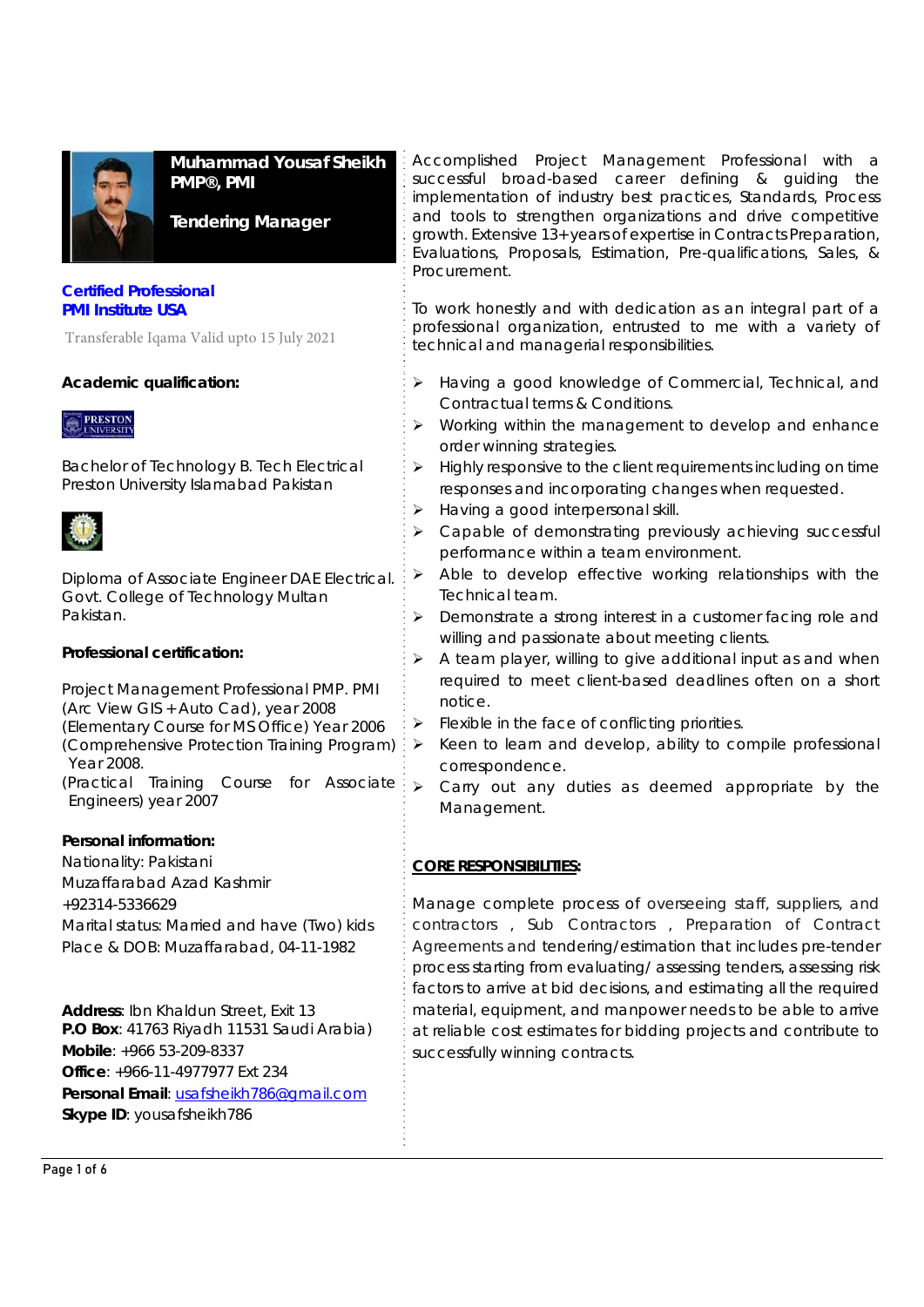### **WORK EXPERIENCE:**



**Tendering Manager:**  Studies & Business Development Department (Reporting to Executive Director) Since 10 Aug 2019 to Date.

#### **Company Introduction:**

Raissy is the Part of the progressive and greatly enlarged Al-Khudair Group in Saudi Arabia. It's a 100% Saudi-owned Construction Company was founded in 1978 and was incorporated in 1993, operating from main office along Khurais road. Since that time its manpower and facilities had increased to do highly sophisticated kind of engineering tasks that is unique for each of its clients such as Design, Supply and Installation, Turnkey Projects, Design, Supply, Installation and Testing & Commissioning of Substations; Maintenance of Electro-Mechanical System; Design, Supply, Installation and Testing & Commissioning of Control System Projects; Design, Supply, Installation and Commissioning of Power Transmission Lines, Technical Support and Field Services of Installation, Testing & Commissioning for Electromechanical Projects and Trading in Supply-Chain Management for Major Electro Mechanical Equipment / Mechanical Projects.

#### **Work Description**:

- Recognizing business opportunities and putting together bids to win new business as well as negotiating and agreeing contracts
- Deliver commercial support to Project Management throughout contract delivery cycles advising on project control variations and commercial considerations of managing projects.
- Conduct detailed reviews of supervision contracts during the proposal development stage, assessing contractual risks and proposing mitigation measures, as needed.
- $\bullet$  Provide expert contractual advice related to the Company contracts to the project teams.
- \* Manage client relationships and identify opportunities for new contracts
- Participate in all phases of bidding for Overhead Transmission lines, UG Cables, GIS Substations, Solar System (Renewable Energy).
- Studies, analyses and evaluates tender documents for Saudi Electricity Company, ARAMCO, MARAFIQ, SWCC, NWC & SABIC from a technical point of view in order to identify risk factors, ensuring that technical terms comply with the relevant standards and coordinates with the General Manager for the overall risk assessment and bid decision.
- Manage, direct and monitor the overall performance of the tender process team to obtain maximum efficiency, quality, service and profitability for the organization
- effective liaison, support and assistance between tender process department and rest of organization.
- \* Presents during monthly management meetings to discuss/ assess tenders and presents aspects related to tenders (risk factors, bid decisions, all issues and concerns related to tenders).
- Reviews and finalizes project cost estimates in terms of the required material as per bill of quantities (BOQ), amount of work, material/ equipment/ and manpower requirements during the tendering phase.
- maintain and improve mechanisms for obtaining opportunities, surveying and measuring tender process and disseminate feedback to the appropriate internal entities
- Preparation of Pre-Bid Clarifications and Sending Company response to client for Post Bid Clarifications.
- Work very closely with the Project Technical Office, Project Director and Management to produce desired results in winning contacts.
- \* Keep liaison with Project Manager for the on-site actual execution of projects and lessons learned to be able to prepare future competitive tenders.
- \* assist in the development and preparation of the organization tender process strategy and general business planning.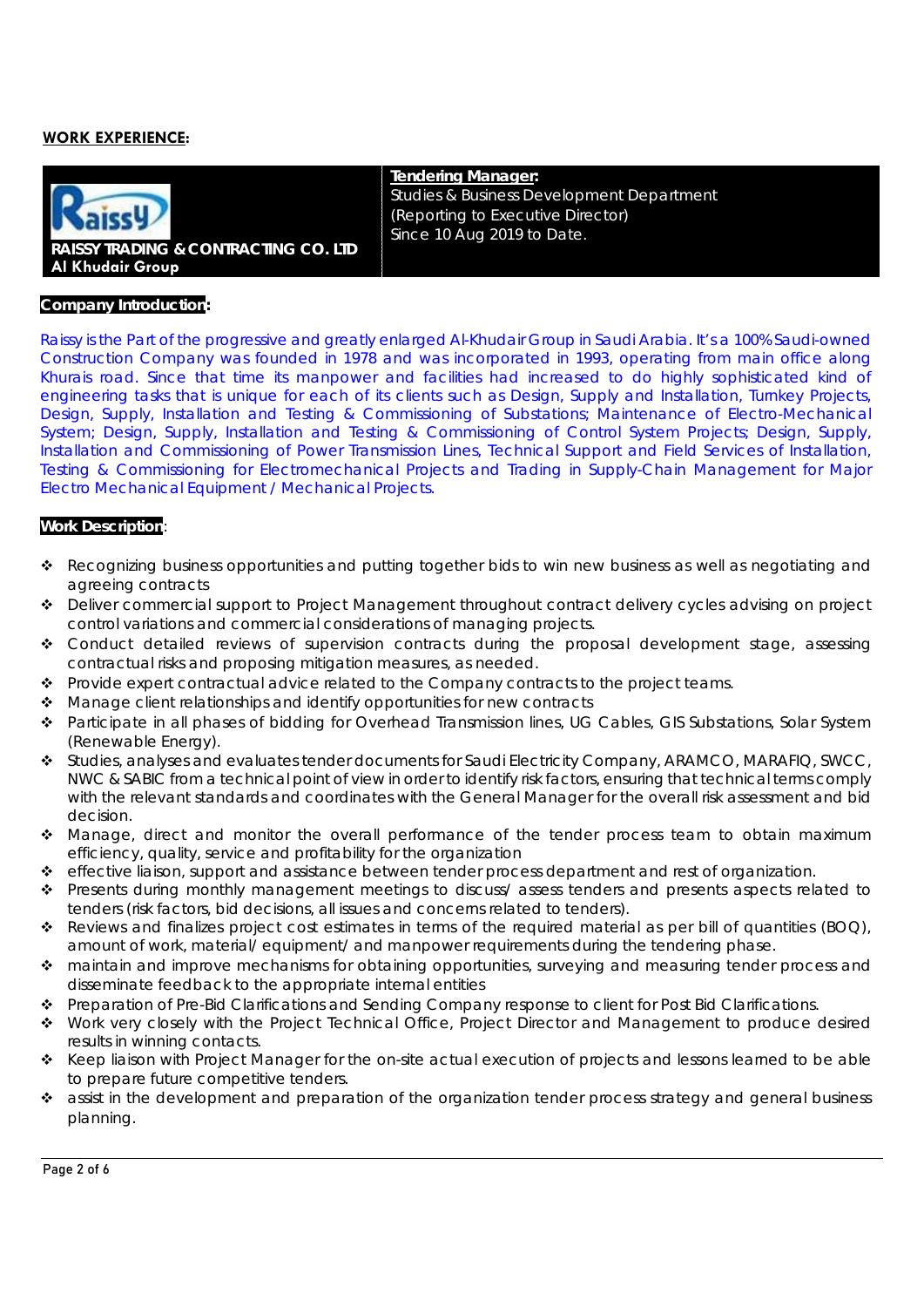- Finalize of Company Prequalification documents for Saudi Electricity Company, Saudi ARAMCO, Electricity Water Authority EWA Bahrain, and S W C C.
- Work with internal teams to achieve targeted business goals.
- $\div$  Establish and maintain a customer relations management database.
- \* Identifying new markets, looking for new growth opportunities for the company.
- \* Responsible to verify detailed MTOs (quantity take-off) from tender documentation. Responsible for review/preparation of OME (Order of magnitude estimate) before onward submissions.



### **TENDERING ENGINEER**

Sales & Tendering Department (Reported to General Manager & Deputy GM Sales & Business Development) *Since April 2013 to July 2019*

### **Company Introduction:**

Projects & Supplies Co. Ltd. (AUVA) is part of the progressive and greatly enlarged Al-Fozan Group in Saudi Arabia. It is well organized ISO 9001-2015 certified company, specializing in: Design, Engineering, Construction, Supply, Installation, testing & commissioning of Turnkey Electrical Projects & Retrofitting Works, Technical Support and Field Services of Installation, Testing & Commissioning for Electromechanical Projects and Trading in Supply-Chain Management for Major Electro Mechanical Equipment / Mechanical Projects. Independent approved company by National Grid Saudi Arabia as one of the top listed testing & commissioning Contractor up to 132kV Substations. Independent approved contractor by Saudi Electricity Company as one of the top listed contractors up to 69kV Substations & OHTL Contractor. Independent approved contractor by National Grid Saudi Arabia as one of the top listed contractors up to 132kV Substations Contractor. Supply-Chain Management for Major Electromechanically Equipment Catering Major Projects.

### **Work Description**

- \* Evaluation and recommendation to company management for purchase of Tender documents as per company business needs.
- Participate in all phases of bidding for 33 kV, 69 kV, 110 kV, 115 kV, 132 & 220 kV Substations and Overhead Transmission lines.
- Studies, analyses and evaluates tender documents for Saudi Electricity Company, ARAMCO, MARAFIQ, SWCC, NWC & SABIC from a technical point of view in order to identify risk factors, ensuring that technical terms comply with the relevant standards and coordinates with the General Manager for the overall risk assessment and bid decision.
- Preparation of field services offer for Installation, Testing & Commissioning with and without equipment.
- \* Studying and interpreting client Project Technical specifications for power equipment substation as well as clarifying the same with the manufacturer. "Power equipment" includes switchgears, Power transformers; "SAS Systems" include protection and control systems and Communication System within MV/H V substations.
- \* Preparation of Inquiries after the complete study of Bidding Document and Technical Specifications.
- Send Inquiries to the Supplier and Manufacturer's and negotiating contracts and quotations with Contract Manufacturers and Suppliers.
- \* Preparation of complete Technical and Commercial Proposals as per the Bid requirements of Saudi Electricity Company, Saudi ARAMCO, MARAFIQ, EWA (Bahrain) and S W C C.
- Provide Technical Support and Client's Specification Interpretations to Project Management Team.
- ◆ Preparation of response towards Post Bid Clarification.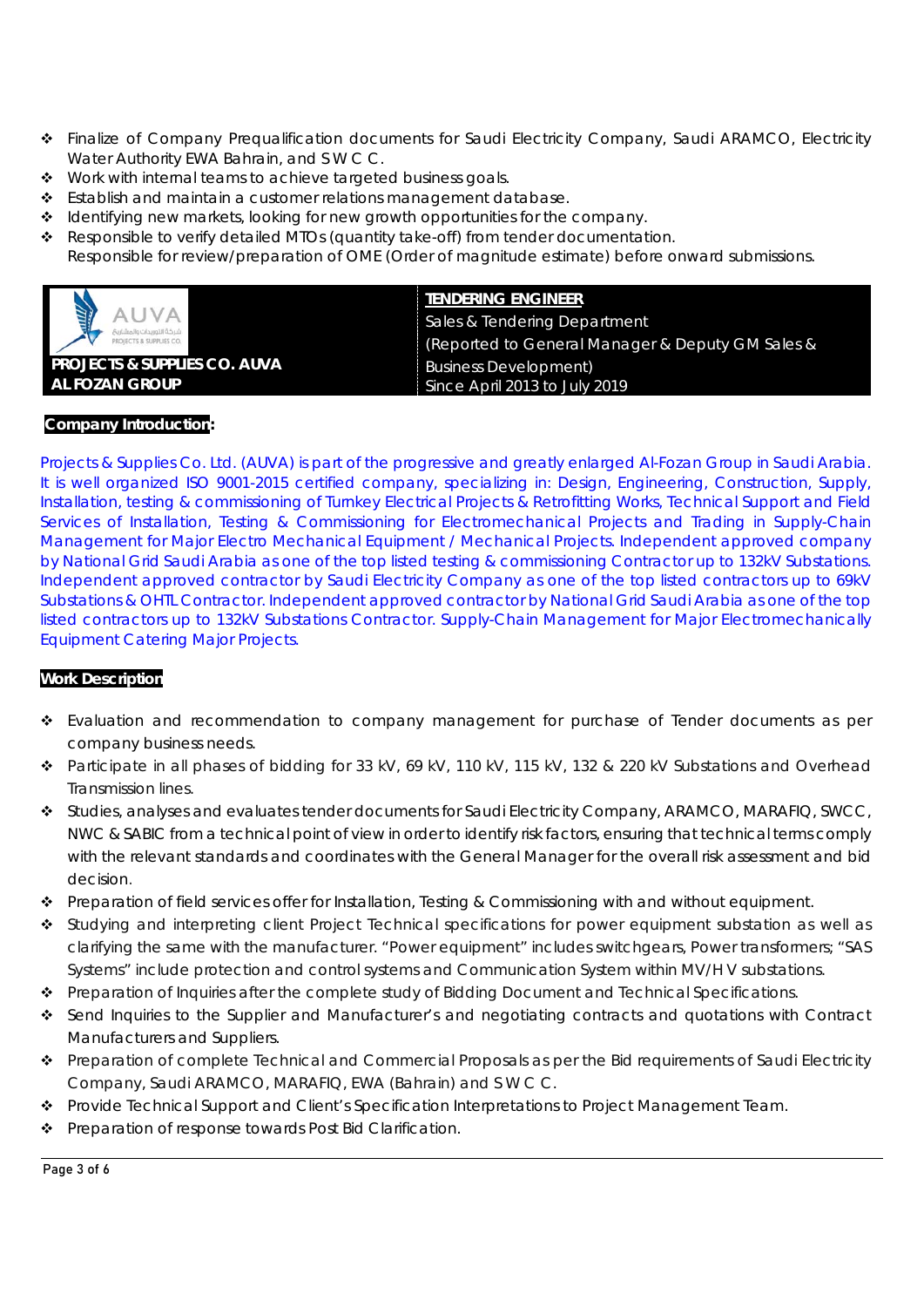- Preparation of estimates and proposals, contract finalization & Post Award Contracts administration.
- Estimation of project direct cost and Preparation of complete B O Q including Material and Installation pricing and to analyze bills of material and drawings to understand key requirements.
- Technical and commercial evaluation of quotation received from different suppliers of equipment's like Transformer, switchgears, cables, etc.
- Attend Project description & Site meetings with Customers & contractors.
- $\cdot \cdot$  Investigates potential suppliers and recommends those most desirable.
- \* Responsible for managing supplier performance in terms of quality, cost, delivery, and responsiveness and periodically review suppliers, and launch improvement programs where required.
- \* Work very closely with the Project Technical Office, Project Director and Management to produce desired results in winning contacts.
- Keep liaison with Project Manager for the on-site actual execution of projects and lessons learned to be able to prepare future competitive tenders.
- $\triangle$  Preparation of technical submittals as per the end user requirements.
- \* Review of as built Drawings & Cable schedules in light of comments received from the Client.
- Preparation of Company Prequalification documents for Saudi Electricity Company, Saudi ARAMCO, Electricity Water Authority EWA Bahrain, and S W C C.
- Maintaining and retaining relationships with existing clients.
- Identifying and mapping business strengths and customer need.
- Researching business opportunities and viable income streams.
- Following up new business opportunities and setting up meetings.
- Attending conferences, meetings, and industry events.
- Understand the needs of customers /clients and able to respond effectively with a plan of how to meet these.
- Prepare deal structure and pricing with business value analysis; negotiate prices for proactive bids and proposals.

# **ACHIEVEMENTS***:*

- *Worked on the proposal of Prequalification of High Voltage Substations 110 kV-132 kV Substations for our company and got the approval from National Grid Saudi Arabia (NGSA).*
- *Worked on the proposal of Prequalification of 110 kV-132 kV Substations / Transmission Line Contractor for our company and got the approval from Saudi ARAMCO.*
- *Worked on the proposal of Prequalification of Over Head Transmission Lines up to 132 kV and got the approval from National Grid Saudi Arabia (NGSA).*

|                                                                                                                 | <b>Assistant Engineer / CHDM (B-16)</b>      |
|-----------------------------------------------------------------------------------------------------------------|----------------------------------------------|
| <b>Change</b>                                                                                                   | AJK Electricity Department Government of AJK |
|                                                                                                                 | Pakistan                                     |
| AZAD JAMMU & KASHMIR ELECTRICITY DEPARTMENT, (Reported to Project Director AJKED)<br>MUZAFFARABAD AJK PAKISTAN. | Since July 2006 to March 2013.               |

### **Introduction & Project Description**:

The Power Distribution Network in AJ&K is connected with National Grid System comprising nineteen 132/11kV and 33/11 kV grid stations, which have been constructed and being operated/maintained by WAPDA. The total installed capacity of these grid stations is 473.3MVA, which is likely to be enhanced to 681.3 MVA.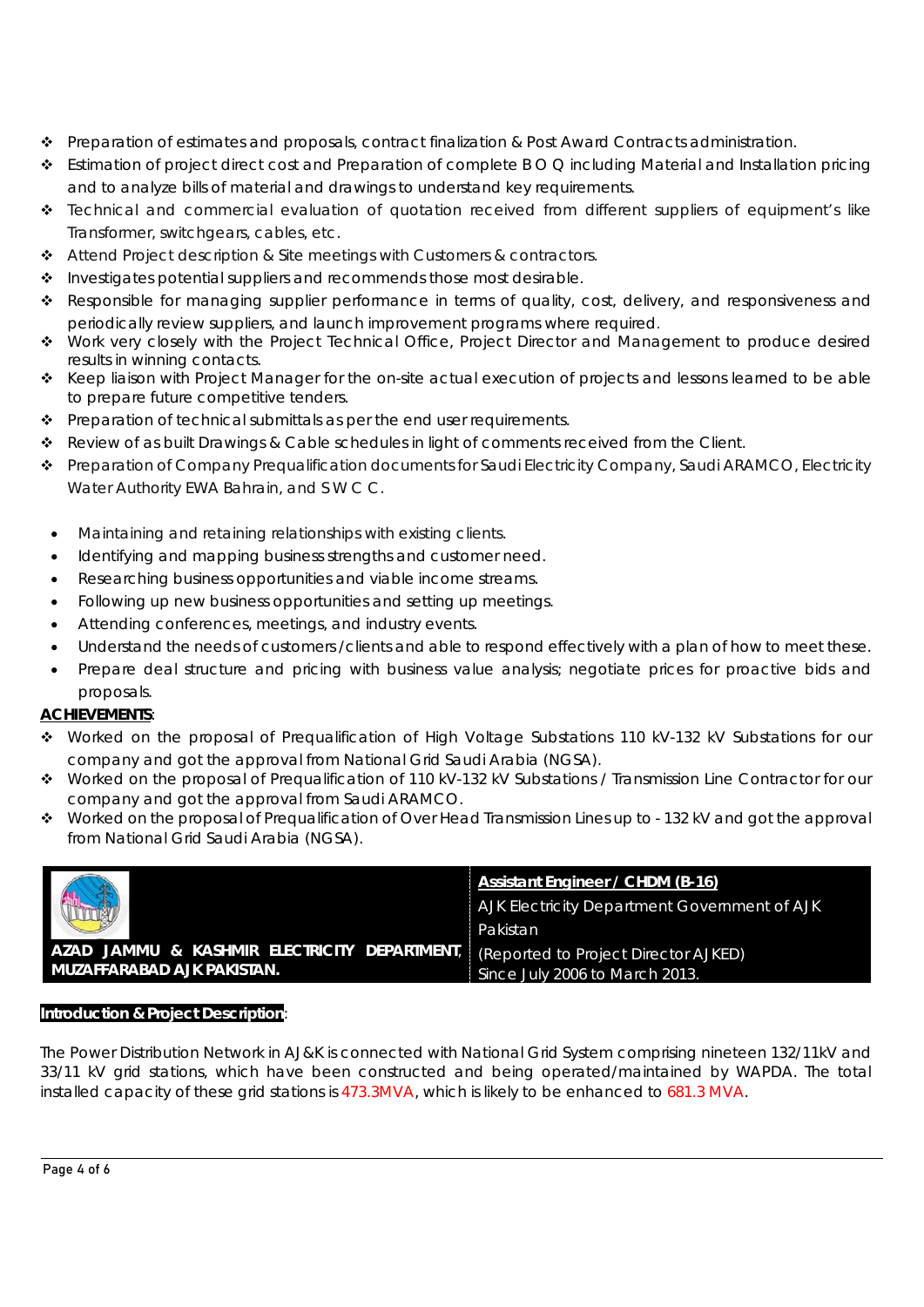Multi sector rehabilitation & improvement project (MSRIP) Collaboration with Asian Development Bank. This Project has been launched in collaboration with Asian Development Bank (ADB). This project is about the Improvement, Renovation & Augmentation of Power Distribution Network in AJK. Distribution Network, reduce losses & Improves the reliability of existing system.

# **Work Description:**

- Technical & Financial Evaluation of venders in accordance with guidelines of Asian Development Bank (ADB) & **WAPDA**
- ◆ Preparation of Bidding Documents for Electrical Material & Electrical Construction Works for Power Distribution system through International and National Competitive bidding procedures.
- Preparation of Bid Evaluation Reports, Approval of Bid Evaluation Reports from donor i.e. ADB and Award of Contract, Contract Management and Supply Chain Management for procured material.
- Analyses technical data, designs, preliminary specifications, manufacturing limitations, supplier facilities, and availability of parts and equipment.
- Ensure commercial, legal and contractual compliances in all the procurement transactions.
- Preparation of distributor Contracts, non-disclosure agreement, memoranda of understanding (MOU) with guidelines of Asian Development Bank (ADB) & WAPDA.
- Meetings with Manufacturers' & Contractors to facilitate standardization and economical procurement.
- \* Approved appropriate supplier management methodologies and procurement strategies in purchasing to secure better prices.
- Interviews supplier representatives regarding specifications, costs, inspection, and similar problems relating to parts and equipment.
- Preparation of cost Estimation of Annual Development Program (ADP) and Progress reports.
- ◆ Preparation of Execution Plan of Electrical Construction Works for 11/0.4 kV Power Distribution Lines.
- $\cdot \cdot$  Prepare monthly performance reviews and reports focusing on overall sourcing requirements.
- \* Perform regular performance review with suppliers to drive continuous improvements.

## **CERTIFICATIONS**:

- 1. Project Management Professional PMP, PMI PMP® Number 2769570.
- 2. Seven months training in seven packages/computer certificate from N I C R institute Muzaffarabad.
- 3. Three months training in computer certificate from Information Technology Board affiliated with Iqra University Islamabad.
- 4. Training in Technical Course for Assistant-Engineer from WAPDA Staff College Faisalabad.
- 5. Training in Comprehensive Protection System Program from Siemens Pakistan Engineering Co ltd Islamabad.
- 6. Training in AutoCAD 2 D, 3 D and GIS from Scholars College of Science Muzaffarabad A.K

## **SKILLS:**

**Languages**: (Arabic, English & Urdu)

**Computer**: Arc View GIS, AutoCAD 2004, MS Word, MS Excel, MS Power Point, Coral Draw, in page 2007 Urdu/Arabic, Operating System (Installation and Trouble Shooting), Windows 98, Windows 2000, Advance Server, Windows XP & Vista.

## **Others**:

Page 5 of 6 **Interests/hobbies**: (Reading Books, Playing Badminton, Playing Cricket)